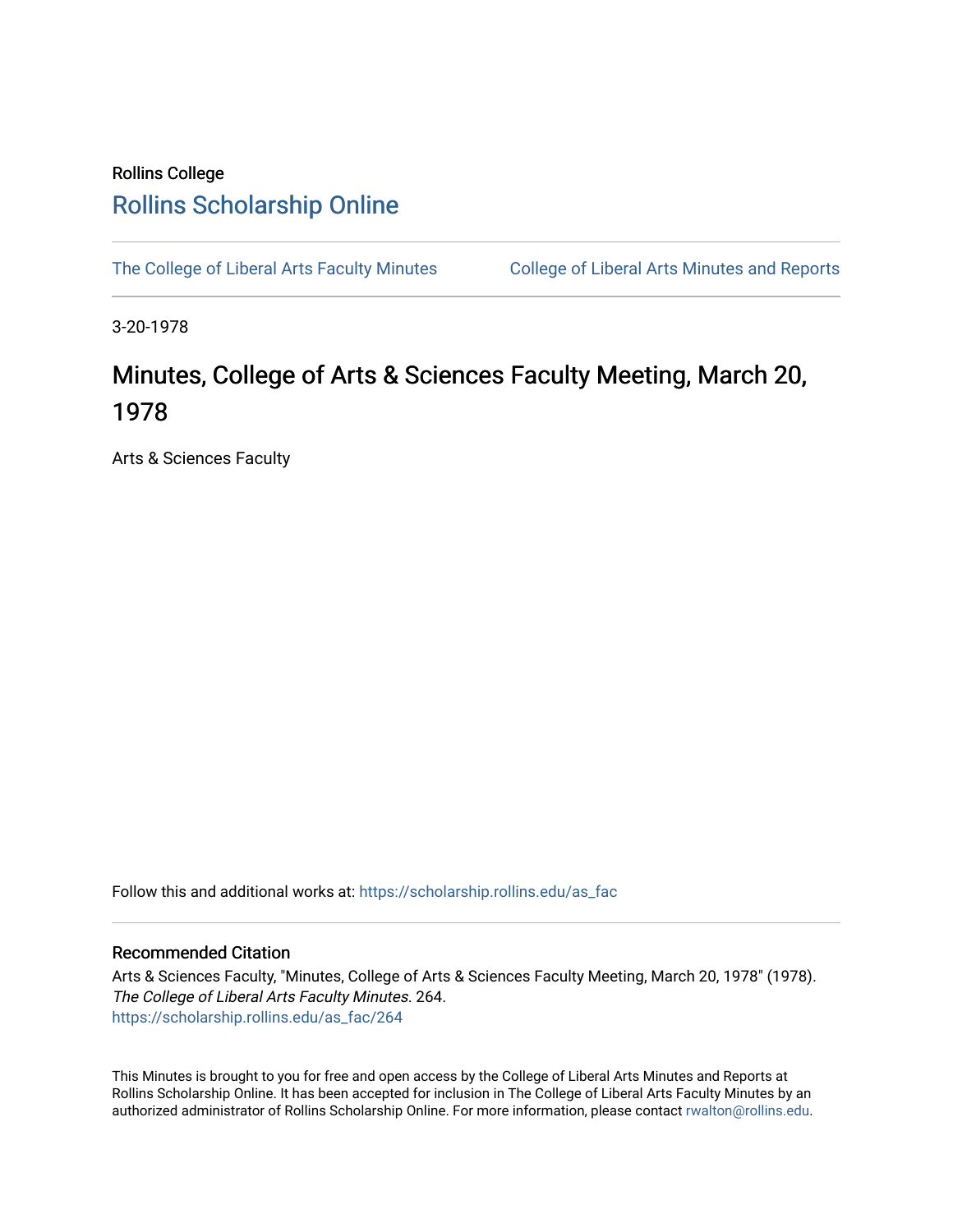From: George E. Larsen, Secretary of the Faculty Mar. 21, 1978

To: All Faculty, Public Relations, Development, Student Association

Subject: Special Faculty Meeting, March 20, 1978

I. A special faculty meeting was held on Monday, March 20, 1978 at 4:05 PM in the Crummer Auditorium, with Dr. Barry Levis presiding. The following did not sign the attendance register:

Anderson, Alexander Bonnell, Peter Bowers, John Brockman, Thomas Burnett, Carol Campbell, Roger Carlo, Alphonse Child, Douglas Coffie, Boyd Cope land, Norman Cotanche, Deloit Darrah, Theodore Dorsett, Wilbur Edwards, Kathryn Gallo, William Gilbert, Norman Grubbs, Cynthia Hallam, Hallie Lu Hamilton, John Harblin, Thomas Hartog, William Hellwege, Herbert Hencken, B. G. Henderson, Mary Ann Hill, Donald Howell, Gordon Jarnigan, Peggy Justice, Joseph Kahn, Michael Kane, Steve Kenison, Arthur Lairson, Thomas Larned, Ronald Lemon, Robert McAleer, Nancy McCarthy, James Meisel, Harry Morall, Harry Naleway, Ralph Ray, Roger Reddick, Alzo Reich, Kathleen Richard, David Riva, Daniel Rodgers, Charles Rosazza, Ross Roth, Raymond Scheer, Edward Sedwick, Frank Skidmore, Alexandra Small, James Stewart, Marilyn Taylor, Kenna Upson, James Vincze, Julian Weiss, John Woodbury, Ward Zellers, Charles

Peters, Karl

- II. Dr. Levis announced that the College Life Committee is sending out a questionnaire on the "rush" program. Dr. Hugh McKean is interested<br>in having a special faculty night at his museum. It will probably be in having a special faculty night at his museum. in early April, and all are encouraged to attend.
- III. Dr. Hicks announced that the Executive Committee of the Board of Trustees has unanimously recommended Dr. Thaddeus Seymour for the presidency of Rollins College. Mr. John Tiedtke, Chairman of the Board, has contacted 18 of the 22 trustees, who have concurred. As a result, the recommendation of the Executive Committee is tantamount to election. He also read a statement from Dr. Seymour in which he said he counted it a privilege to serve as the next president of Rollins College and he looked forward eagerly to sharing in its future. All the Seymours will be counting the days until they make their new home in Winter Park early in the summer. Dr. Hicks stated that personally he believed the College could not have done better in choosing Dr. Seymour as our next leader and that he was looking forward both professionally and personally towards working with him. He expressed his thanks to the members of the faculty who served on the Search Committee. In response to a query, Dr. Hicks said that Dr. Seymour would be visiting here briefly in April, would move here in early June, and would be on the job by the first of July.